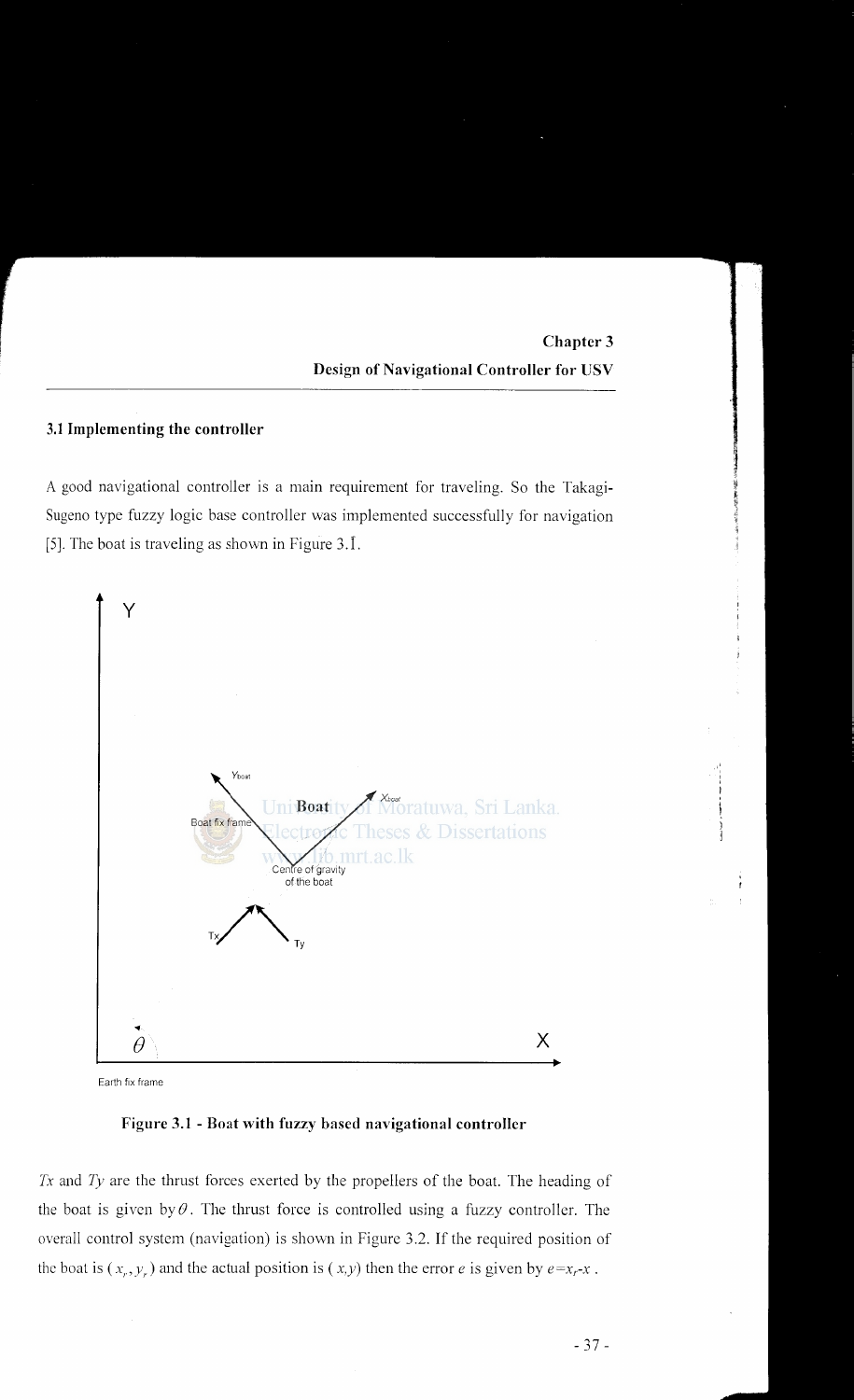

**Figure 3.2 - Fuzzy based navigational controller** 

Five input membership functions were defined to represent the error input named negative large (NL), negative small (NS), zero (Z), positive small (PS), positive large (PL) and same names were used for the change rate of error as well. Input membership functions to fuzzy controller and output membership functions from the fuzzy controller are given in Figure 3.3, 3.4 and 3.5.



**Figure** 3.3 - **Error input membership function of the fuzzy based navigational controller**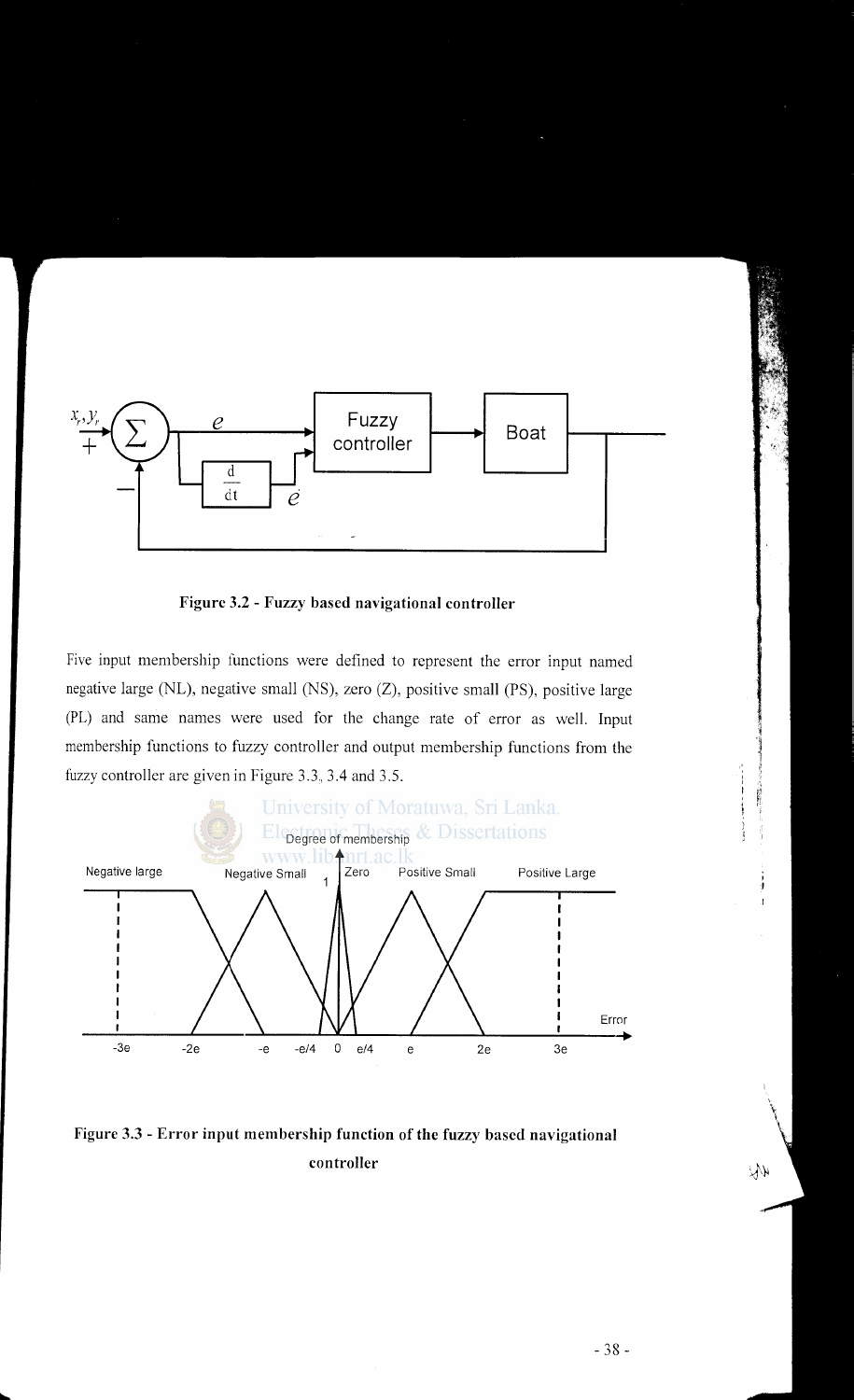

**Figure 3.4 -Rate of change error input membership function of the fuzzy based navigational controller** 



**Figure 3.5 - Rate of change error input membership function of the fuzzy based navigational controller** 

Rule base is one of the important parts in the fuzzy controller. When Table 3.1 shows that the "thrust is positive large" means that the fuzzy controller will give controlling signab to the boat's thrust force controller to increase its thrust force by *2dT*  (maximum safe thrust increase) by changing propeller angle and torque. "Thrust is negative large" is represented the maximum thrust force reduction of the boat. The Figure 3.6 presents the output surface of the fuzzy-logic navigational controller.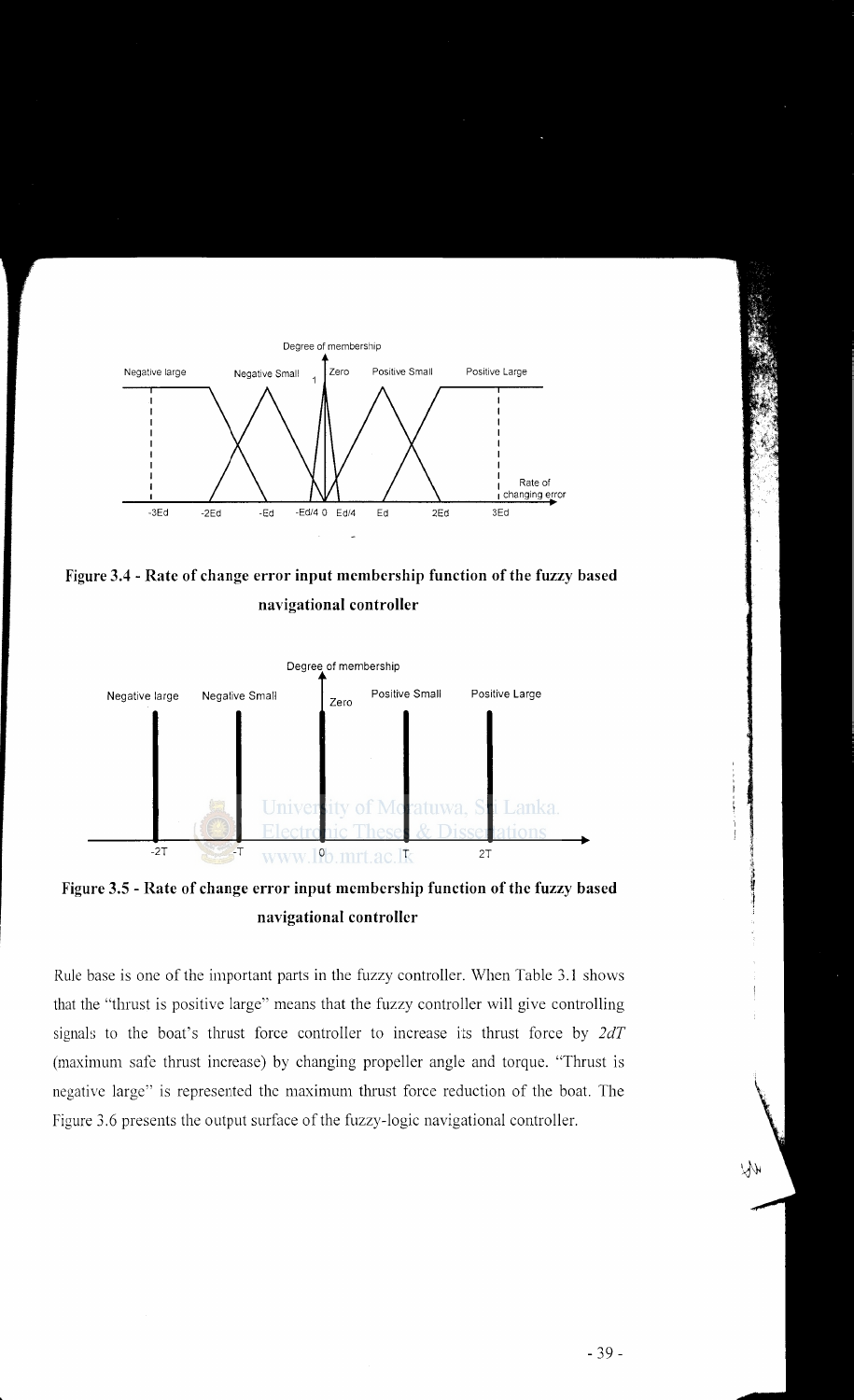# **Table 3.1 -Rule table for fuzzy PD controller**

| de/dt,<br>e  | NL        | <b>NS</b> | Z         | PS        | PL        |
|--------------|-----------|-----------|-----------|-----------|-----------|
| <b>NL</b>    | <b>NL</b> | <b>NL</b> | <b>NS</b> | <b>NS</b> | <b>NS</b> |
| <b>NS</b>    | NL        | <b>NS</b> | <b>NS</b> | <b>NS</b> | <b>NS</b> |
| $\mathbf{Z}$ | <b>NS</b> | <b>NS</b> | Z         | PS        | PS        |
| PS           | PS        | PS        | PS        | PS        | PL        |
| PL           | PS        | PS        | PS        | PL        | PL        |



**Figure 3.6 - Output surface of the fuzzy based navigational controller** 

### 3.2 **Mathematical model for USV**

The mathematical model of the boat called Delfim (Figure 3.7), developed by Dynamical Systems and Ocean Robotics Laboratory (Portugal) [37] is utilized for the simulation purposes. The following dynamic equations are modeled in MatLab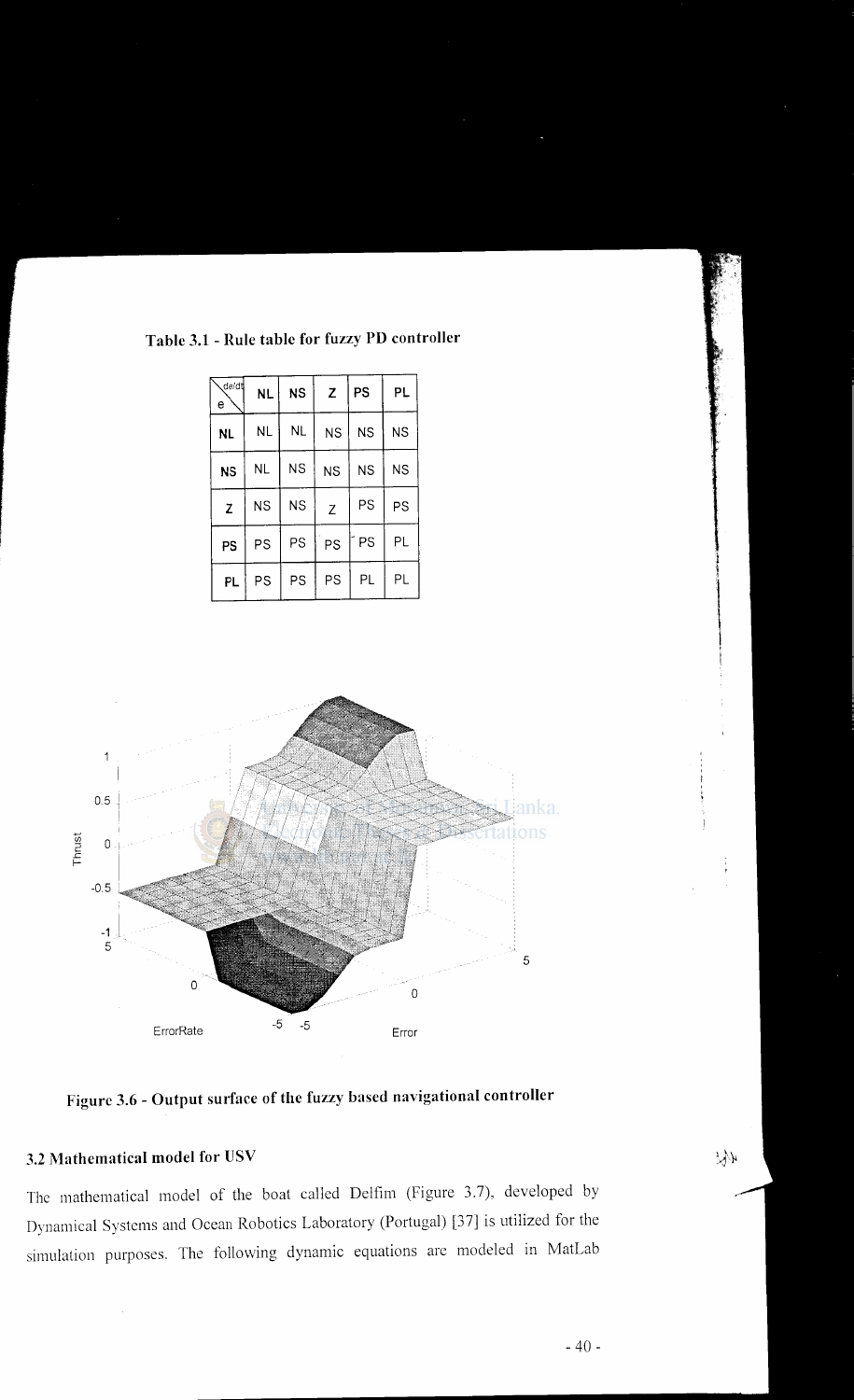environment [19]. This mathematical model is controlled by using the fuzzy logic navigational controller in the simulations which are performed



# **Figure** 3. 7 - **Picture of the actual boat model Electronic Theses & Dissertations**

The velocities of surge (XB-direction), sway (YB-direction), and yaw (rotation about ZB-direction) are defined as  $u = u(t)$ ,  $v = v(t)$ , and  $r = r(t)$ . Then the dynamic equations for the model are given as below,

$$
mi = -D_x(u, v, r) + mvr + T_p \cos \alpha + T_s \cos \alpha
$$
  
............(3.1)

$$
mv = -D_{r}(u, v, r) - mur + T_{p} \sin \alpha_{p} + T_{s} \sin \alpha_{s}
$$

---------------(3.2)

$$
m\dot{r} = -D_{\varepsilon}(u, v, r) + T_{\varepsilon} \cos \alpha \times d_{\varepsilon} + T_{\varepsilon} \cos \alpha \times d_{\varepsilon} + T_{\varepsilon} \sin \alpha \times d_{\varepsilon} + T_{\varepsilon} \sin \alpha \times d_{\varepsilon}.
$$

Where  $T$  is thrust delivered by port side and starboard side propellers, respectively the  $a_P$  and  $a_S$  are inclinations to the  $X_{B-axis}$ , *d* is diameter of the propeller.

Basic steps of the MatLab program are given below,

- a) Define all the variables and set the dimensions of the boat
- b) Calculate mass and inertia matrix of the boat
- c) Calculate frictional, form and additional resistance forces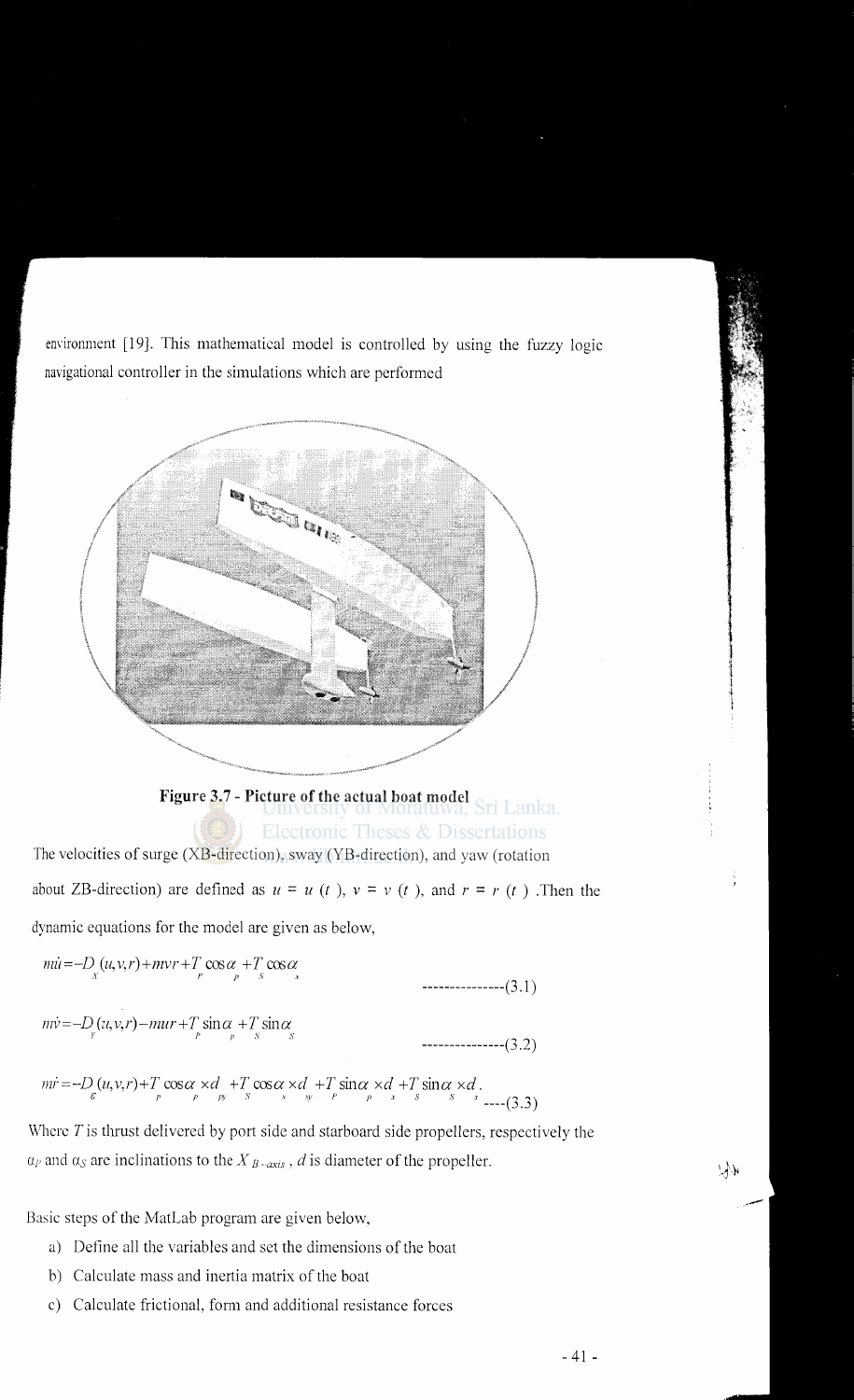- e) Calculate the damping and total moments
- f) Set all the variables to its initial values, including time  $t, t = 0$
- g) Define boundary conditions for all variables of input and output
- h) Initialize the reference values, such as reference trajectory of the ship in 2-D plane
- i) While  $t < t$  stop

Calculate the *position error* 

Feed the inputs to the controller (within equal intervals)

Process the rules according to the inputs, by means of MatLab FIS.

Get the defuzzified output

Solve dynamic equations to find new position

Plot the results

#### 3.3 **Results from the navigational controller**

The perfonnance of the fuzzy based navigational controller is compared with the performance of a PD controller to prove the brilliance of the fuzzy logic based controllers. The results are presented in Figure 3.8 to 3.12 and MatLab progam is given in Appendix B. The desired path is presented in red while blue is utilized for the actual path.



**Figure** 3.8 - **Path tracking of a Sinusoidal trajectory with PD controller**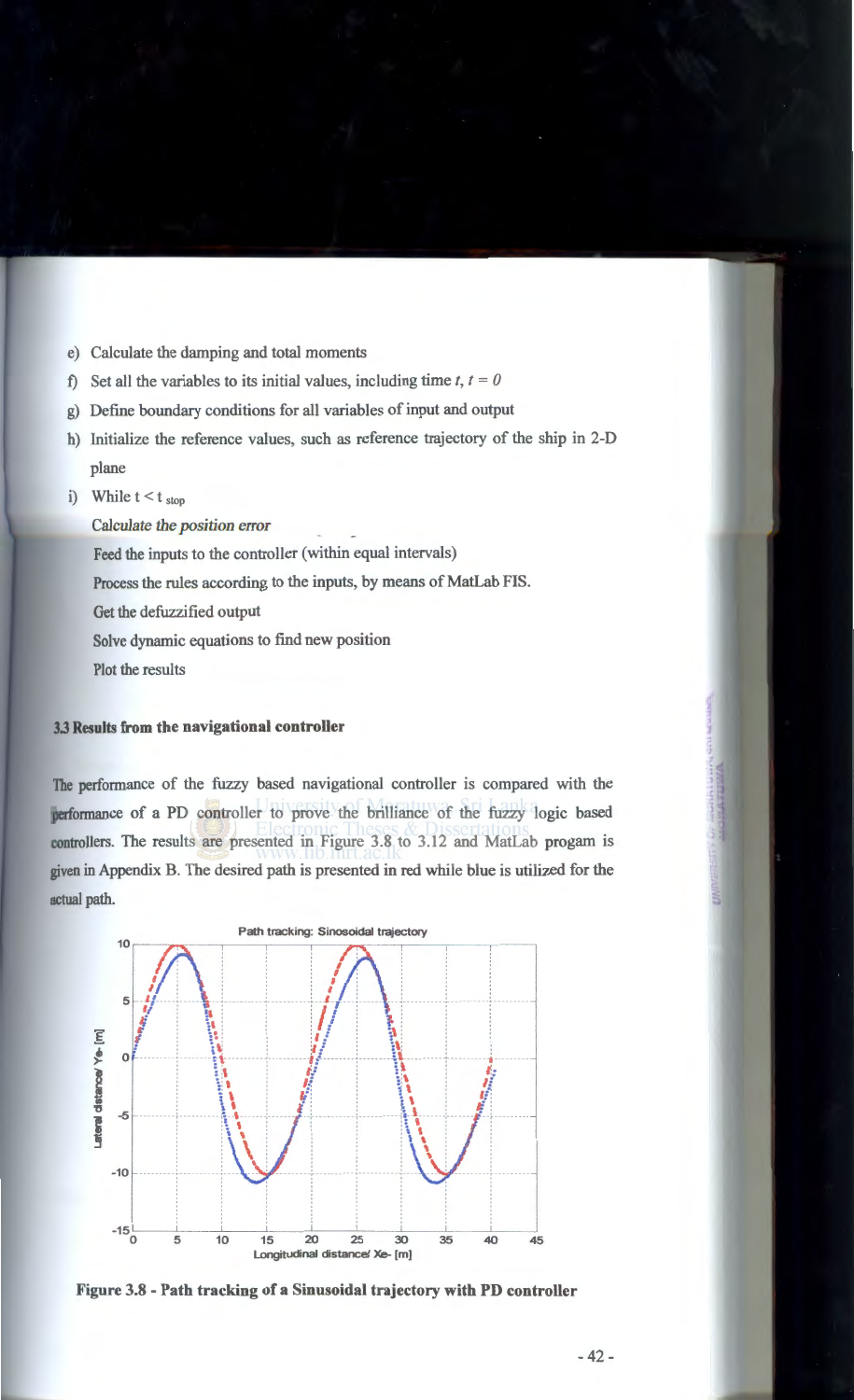

Figure 3.9 - Path tracking of a Sinusoidal trajectory with Fuzzy controller



Figure 3.10- Error in Lateral direction of a Sinusoidal trajectory with Fuzzy Controller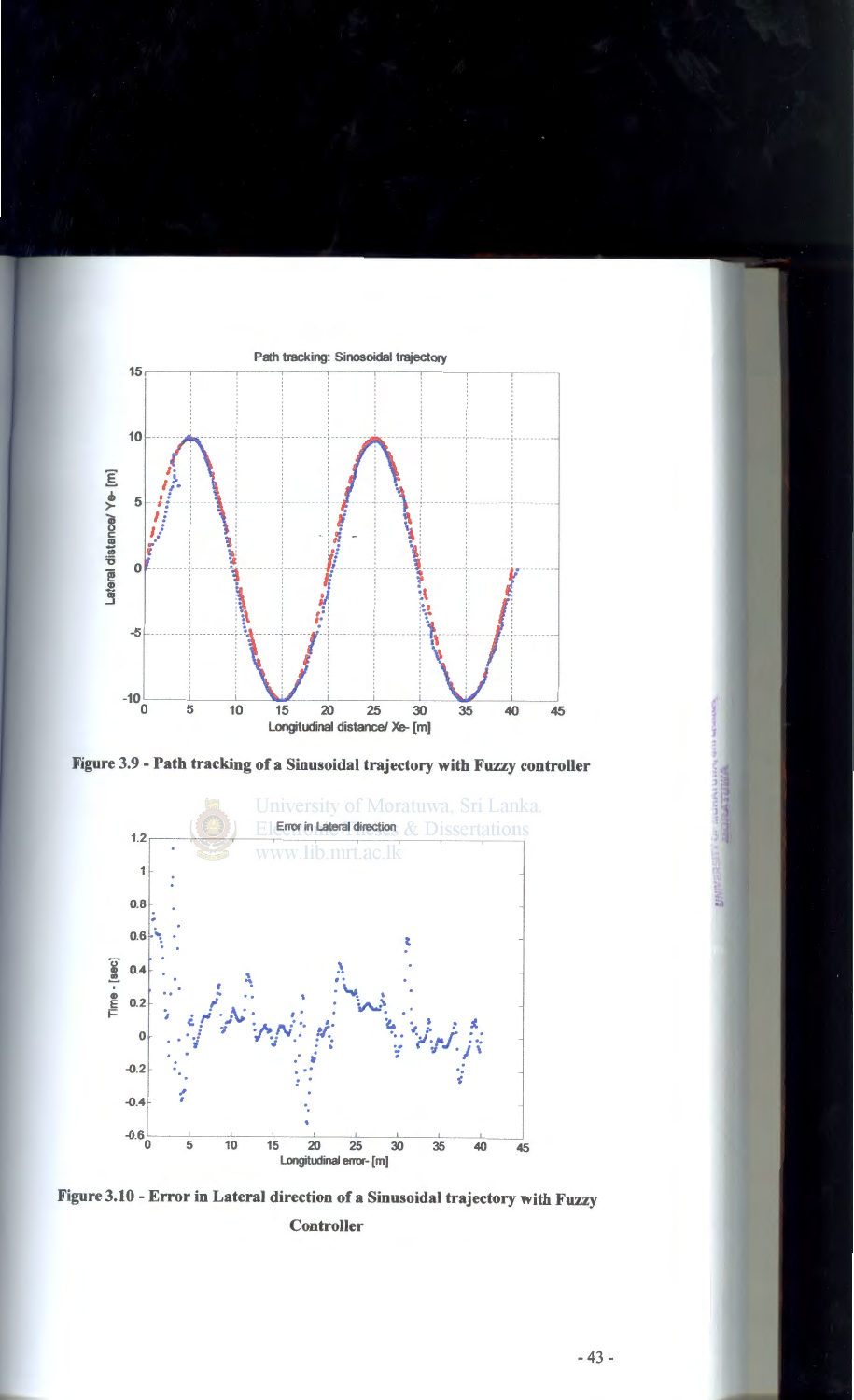

Figure 3.11 - Error in Longitudinal direction of a Sinusoidal trajectory with



Figure 3.12 - Path tracking of a Straight trajectory with Fuzzy controller